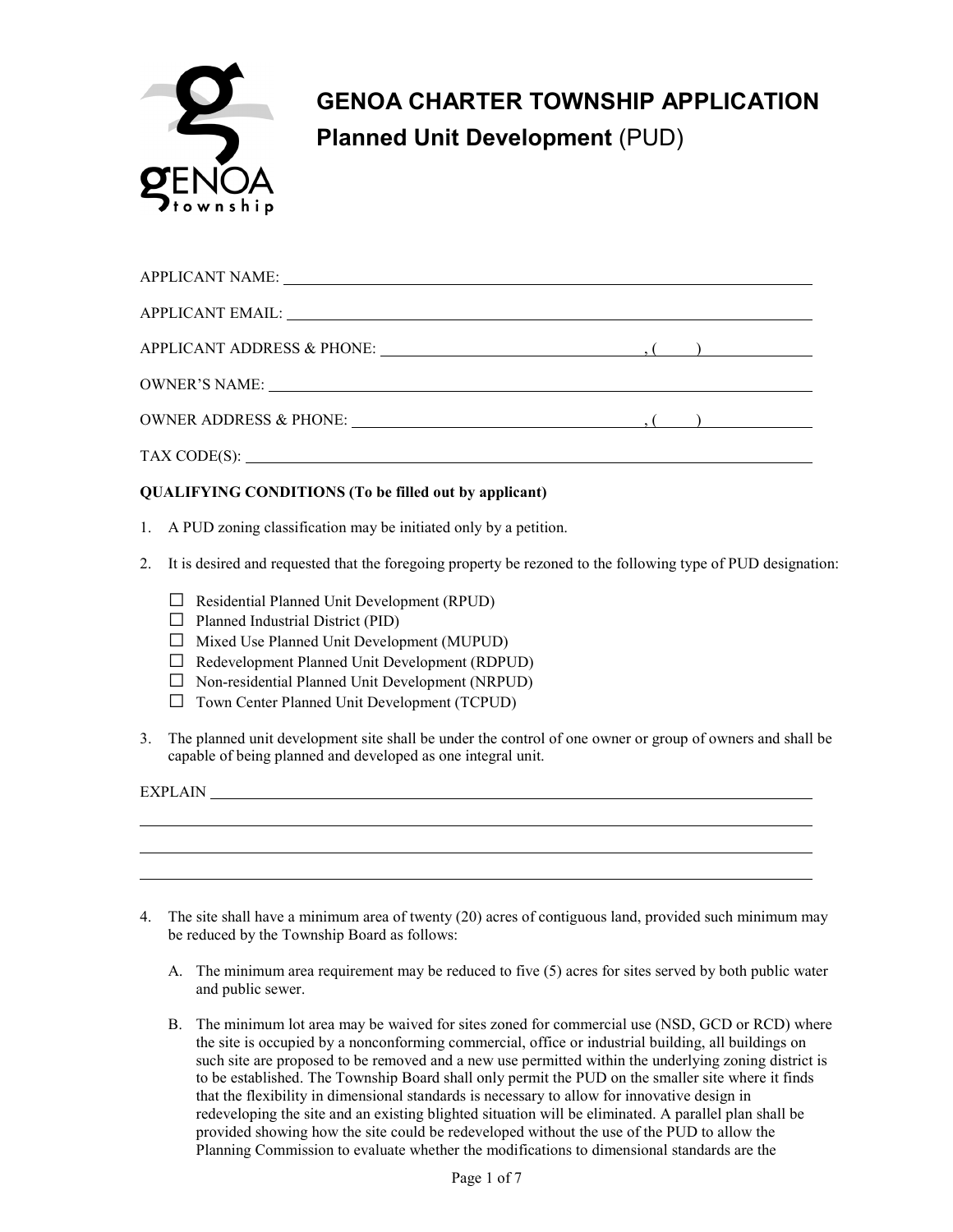minimum necessary to allow redevelopment of the site, while still meeting the spirit and intent of the ordinance.

- C. The PUD site plan shall provide one or more of the following benefits not possible under the standards of another zoning district, as determined by the Planning Commission:
	- **PEDIE:** preservation of significant natural or historic features
	- a complementary mixture of uses or a variety of housing types
	- **EXECUTE:** common open space for passive or active recreational use
	- mitigation to offset impacts<br>redevelopment of a nonconf
	- redevelopment of a nonconforming site where creative design can address unique site constraints.
- D. The site shall be served by public sewer and water. The Township may approve a residential PUD that is not served by public sewer or water, provided all lots shall be at least one (1) acre in area and the requirements of the County Health Department shall be met.

Size of property is \_\_\_\_\_\_\_\_\_\_\_\_\_\_\_\_\_\_ acres.

DESCRIBE BELOW HOW THE REQUESTED PUD DESIGNATION COMPLIES WITH AFOREMENTIONED MINIMUM LOT SIZE REQUIREMENTS.

#### **STANDARDS FOR REZONING TO PLANNED UNIT DEVELOPMENT (RESPOND HERE OR WITHIN THE IMPACT STATEMENT)**

1. How would the PUD be consistent with the goals, policies and future land use map of the Genoa Township Master Plan, including any subarea or corridor studies. If conditions have changed since the Master Plan was adopted, the consistency with recent development trends in the area;

2. The compatibility of all the potential uses in the PUD with surrounding uses and zoning in terms of land suitability, impacts on the environment, density, nature of use, traffic impacts, aesthetics, infrastructure and potential influence on property values;

3. The capacity of infrastructure and services sufficient to accommodate the uses permitted in the requested district without compromising the "health, safety and welfare" of the Township;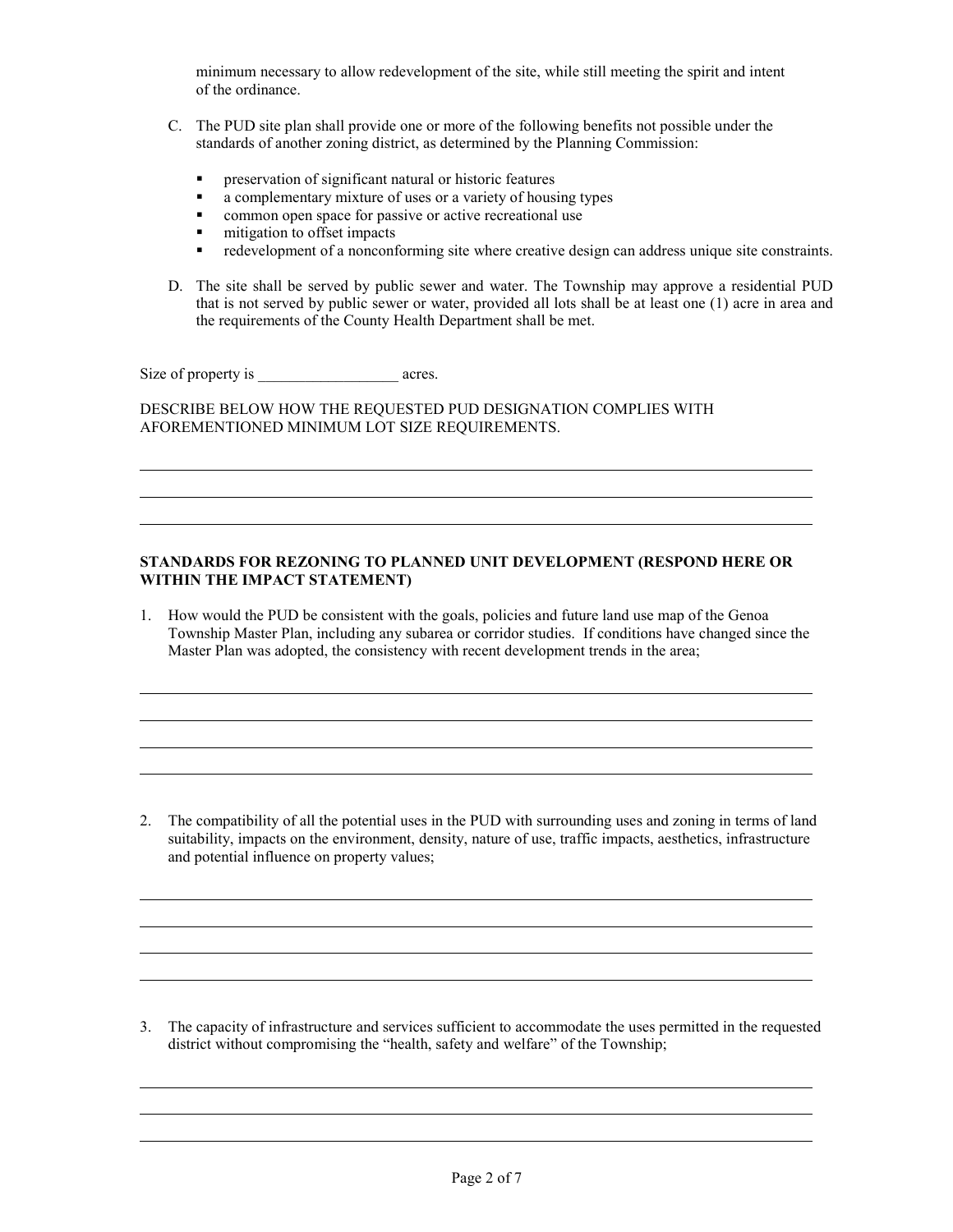| 4. The apparent demand for the types of uses permitted in the PUD; |  |  |
|--------------------------------------------------------------------|--|--|
|                                                                    |  |  |

**.** 

i i

a po

| <b>AFFIDAVIT</b>                                                                                     |    |                             |                                                                                                                                                                                                                            |  |
|------------------------------------------------------------------------------------------------------|----|-----------------------------|----------------------------------------------------------------------------------------------------------------------------------------------------------------------------------------------------------------------------|--|
| herewith submitted are in all respects true and correct to the best of his/her knowledge and belief. |    |                             | The undersigned says that they are the ______________________ (owner, lessee, or other specified interest)<br>involved in this petition and that the foregoing answers and statements herein contained and the information |  |
| BY:                                                                                                  |    |                             |                                                                                                                                                                                                                            |  |
|                                                                                                      |    |                             |                                                                                                                                                                                                                            |  |
|                                                                                                      |    |                             |                                                                                                                                                                                                                            |  |
| <b>Contact Information - Review Letters and Correspondence shall be forwarded to the following:</b>  |    |                             |                                                                                                                                                                                                                            |  |
|                                                                                                      |    |                             |                                                                                                                                                                                                                            |  |
|                                                                                                      | of | <b>Business Affiliation</b> | at<br>E-mail                                                                                                                                                                                                               |  |

#### **FEE EXCEEDANCE AGREEMENT**

 $\blacksquare$ 

 $\blacksquare$ 

. .

. .

. .

. .

**است** 

. .

As stated on the site plan review fee schedule, all site plans are allocated two (2) consultant reviews and one (1) Planning Commission meeting. If additional reviews or meetings are necessary, the applicant will be required to pay the actual incurred costs for the additional reviews. If applicable, additional review fee payment will be required concurrent with submittal to the Township Board. By signing below, applicant indicates agreement and full understanding of this policy.

PROJECT NAME:

PROJECT LOCATON & DESCRIPTION:

SIGNATURE: DATE:

<u> 1989 - Johann Barn, mars ann an t-Amhain Aonaich an t-Aonaich an t-Aonaich ann an t-Aonaich ann an t-Aonaich</u>

PRINT NAME: PHONE:

COMPANY NAME & ADDRESS: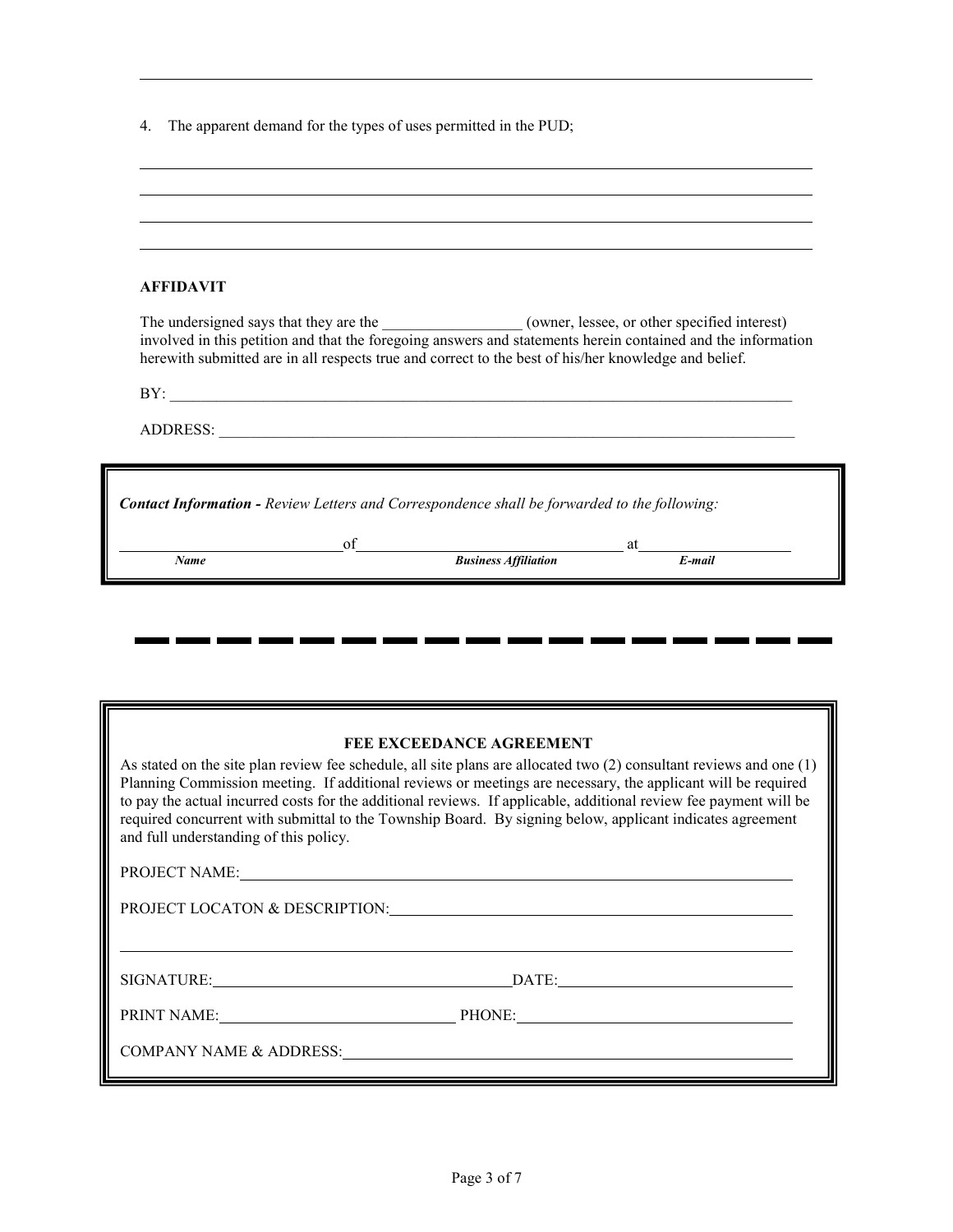#### **APPLICATION AND REVIEW PROCEDURE**

The application process for a PUD is summarized below:

- a. An optional pre-application workshop with the Planning Commission may be requested by the applicant.
- b. Request for rezoning to appropriate PUD designation: requires review of a conceptual site plan, an Impact Statement, and a PUD Agreement. Requires recommendation from the Planning Commission and final action by the Township Board.
- c. Final PUD Plan approval requires a site plan or tentative preliminary plat, impact statement and final PUD agreement. Requires recommendation from the Planning Commission and final action by the Township Board. Site Plan review and approval may be done independently for each building or project phase, where appropriate.

#### **PROCESS FOR REZONING TO APPROPRIATE PUD DESIGNATION, CONCEPTUAL PUD PLAN, ENVIRONMENTAL IMPACT STATEMENT AND PUD AGREEMENT.**

- a. An optional pre-application workshop with the Township may be requested by the applicant to discuss the appropriateness of a PUD concept, solicit feedback and receive requests for additional materials supporting the proposal.
- b. The applicant shall prepare and submit to the Township a request for rezoning to the appropriate PUD designation, including the application for Rezoning, application for PUD and the application for Site Plan Review and the associated submittal requirements.
- c. The Planning Commission shall review the rezoning request, the Conceptual PUD Site Plan, the Impact Statement and PUD Agreement, conduct a public hearing, and make a recommendation to the Township Board and Livingston County Planning Commission based on the review standards of Section 10.07.
- d. Within thirty (30) days following receipt of a recommendation from the Planning Commission, the Livingston County Planning Commission shall conduct a public hearing on the requested PUD rezoning and make a recommendation for approval or denial to the Township Board.
- e. The applicant shall make any revisions to incorporate conditions noted by the Planning Commission and submit to the Township to provide sufficient time for review prior to the Township Board meeting.
- f. Within ninety (90) days following receipt of a recommendation from the Planning Commission and Livingston County, the Township Board shall conduct a public hearing on the requested PUD rezoning, Conceptual PUD Site Plan and PUD Agreement and either approve, deny or approve with a list of conditions made part of the approval. The Township Board may require a resubmittal of the application reflecting the conditions for approval by the Zoning Administrator, and Township consultants if appropriate.

#### **EXPIRATION**

Approval of the Conceptual PUD Site Plan by the Township Board shall confer upon the owner the right to proceed through the subsequent planning phase for a period not to exceed two (2) years from date of approval. If application for Final PUD Site Plan approval is not requested within this time period, resubmittal of the application shall be required. The Township Board may extend the period up to an additional two (2) years, if requested in writing by the applicant prior to the expiration date.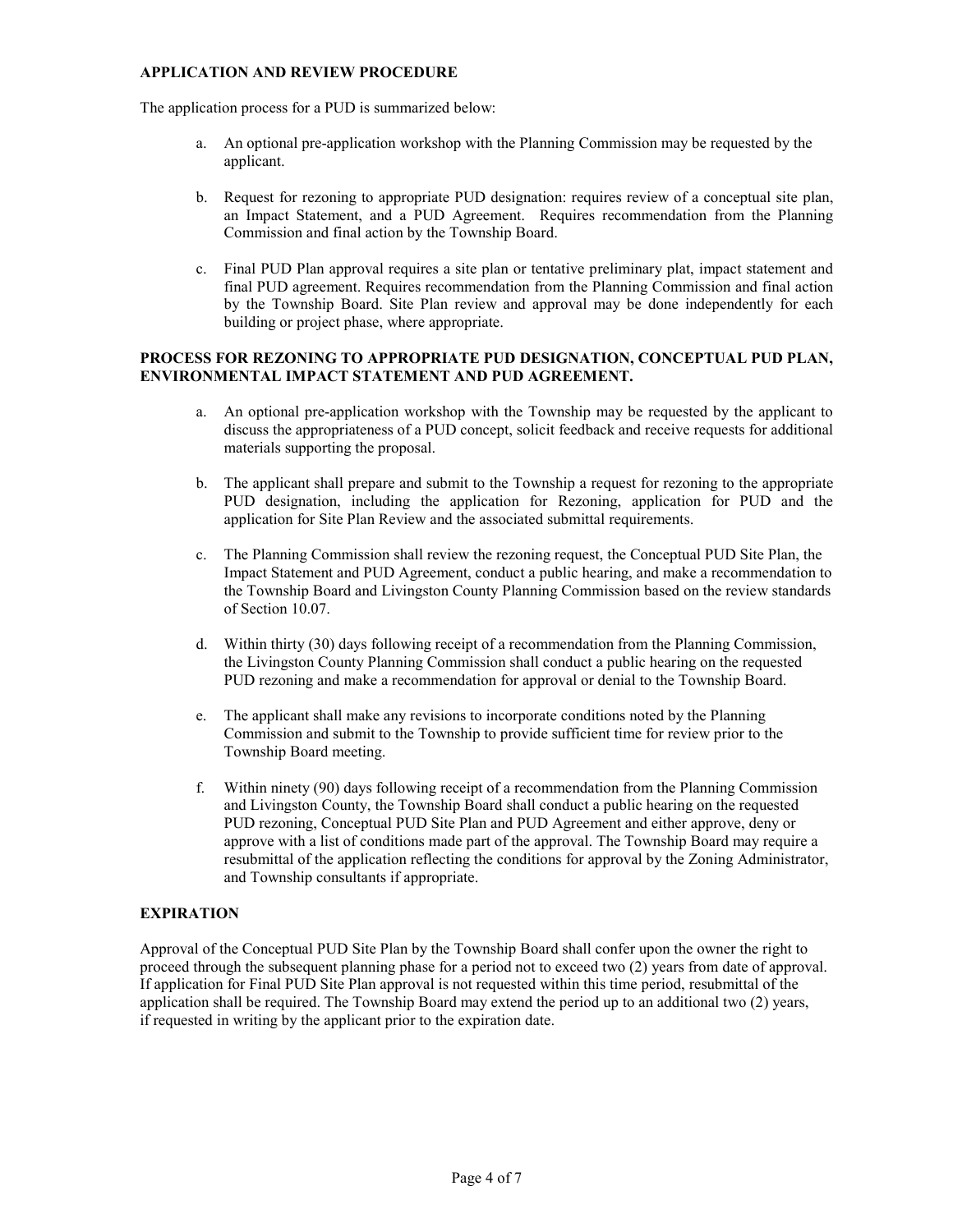#### **PROCESS FOR FINAL PUD SITE PLAN(S)**

- a. The applicant shall submit all necessary information at least thirty (30) days prior to the Planning Commission meeting at which the Planning Commission shall first review the request. If the PUD involves a platted subdivision, the Final Site Plan may be processed concurrently as a Preliminary Plat.
- b. Upon submission of all required materials and fees, the Planning Commission shall review the Final PUD Plan, the Impact Statement, and PUD Agreement and make a recommendation to the Township Board based on the review standards of Section 10.08 of the Genoa Township Zoning Ordinance.
- c. The applicant shall make any revisions to incorporate conditions noted by the Planning Commission and submit to the Township to provide sufficient time for review prior to the Township Board meeting.
- d. Within ninety (90) days following receipt of a recommendation from the Planning Commission, the Township Board shall conduct a public hearing on the requested Final PUD Site Plan and either approve, deny or approve with a list of conditions made part of the approval. The Township Board may require a resubmittal of the application reflecting the conditions for approval by the Zoning Administrator, and Township consultants if appropriate.
- c. If the Final PUD Site Plan was approved with conditions, the applicant shall submit a revised site plan to the Zoning Administrator for approval prior to the issuance of any building permits.

#### **CONCEPTUAL SUBMITTAL REQUIREMENTS**

The purpose of the conceptual review is to provide a mechanism whereby the applicant can obtain a substantial review of the proposed project in order to prepare final site engineering and architecture plans, and to execute necessary agreements between the applicant and the Township. One PDF hard copy of each of the following items shall be submitted by the applicant or as required by the Township:

- a. Current proof of ownership of the land to be utilized or evidence of a contractual ability to acquire such land, such as an option or purchase agreement.
- b. Completed application forms, supplied by the Zoning Administrator, and an application fee. A separate escrow deposit may be required for administrative charges to review the PUD submittal.
- c. An Impact Assessment meeting the requirements of Article 18. A traffic impact study may be required at the discretion of the Township or as otherwise stated in this ordinance which meets the requirements of Article 18.
- d. A complete PUD Agreement for review which shall:
	- Set forth the conditions upon which the approval is based, with reference to the approved Site Plan or Plat Plan and Impact Statement and a description of all deviations from Township regulations that have been requested and approved.
	- When open space or common areas are indicated in the PUD plan for use by the residents, the open space or common areas shall be conveyed in fee, placed under a conservation easement or otherwise committed by dedication to an association of the residents, and the use shall be irrevocably dedicated in perpetuity and retained as open space for park, recreation, conservation or other common uses.
	- Set forth a program and financing for maintaining common areas and features, such as walkways, signs, lighting and landscaping.
	- Assure that trees and woodlands will be preserved as shown on the site plan, or replaced on a caliper for caliper basis.
	- Assure the construction, improvement and maintenance of all streets and necessary utilities (including public water, wastewater collection and treatment) to mitigate the impacts of the PUD project through construction by the developer, bonds or other satisfactory means, for any and all phases of the PUD. In the case of phased PUD's this requirement shall be reviewed at the time of any final site plan approval.
	- Address any other concerns of the Township regarding construction and maintenance.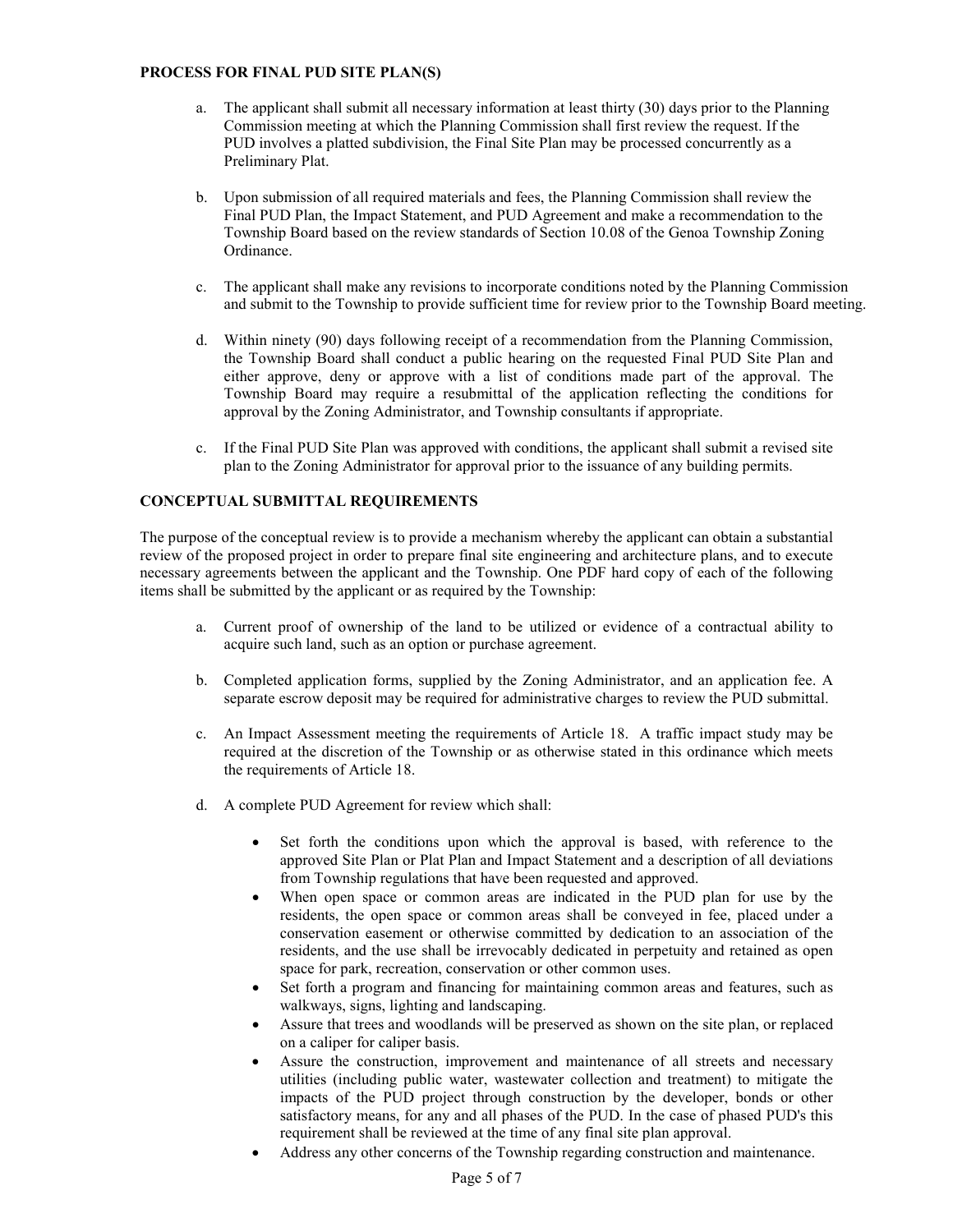- e. Sheet size of submitted drawings shall be at least 24-inches by 36-inches, with graphics at an engineer's scale.
- f. Cover Sheet providing:
	- the applicant's name;
	- the name of the development;
	- the preparer's name and professional seal of architect, engineer, surveyor or landscape architect indicating license in the State of Michigan;
	- date of preparation and any revisions;
	- north arrow;
	- property lines and dimensions;
	- complete and current legal description and size of property in acres;
	- small location sketch of the subject site and area within one-half; and scale;
	- zoning and current land use of applicant's property and all abutting properties and of properties across any public or private street from the PUD site;
	- lot lines and all structures on the property and within one-hundred (100) feet of the PUD property lines;
	- location of any access points on both sides of the street within one-hundred (100) feet of the PUD site along streets where access to the PUD is proposed.
- g. A Plan Sheet(s) labeled Existing Site Conditions, including the location of existing buildings and structures, rights-of-way and easements, significant natural and historical features, existing drainage patterns (by arrow), surface water bodies, floodplain areas, wetlands over two acres in size, the limits of major stands of trees and a tree survey indicating the location, species and caliper of all trees with a caliper over eight (8) inches, measured four feet above grade. This sheet shall also illustrate existing topography of the entire site at two (2) foot contour intervals and a general description of grades within one-hundred (100) feet of the site. A reduced copy of this sheet may be included in the Impact Statement.
- h. For projects with a residential; component, a concept plan that illustrates how the site could be practically developed under current zoning standards. This drawing may be used to determine the base density of the project.
- i. A Conceptual PUD Site Plan Sheet including:
	- Conceptual layout of proposed land use, acreage allotted to each use, residential density overall and by underlying zoning district (calculations shall be provided for both overall and useable acreage), building footprints, structures, roadways, parking areas, drives, driveways, pedestrian paths, gathering areas and identification signs. Calculations of the size of uses to confirm compliance with Section 10.03.05 for the Non-residential PUD option. **NOTE:** Useable area is total area less public road rights-of-way, year-round surface water bodies, and MDNR regulated wetlands.
	- Building setbacks and spacing.
	- General location and type of landscaping proposed (evergreen, deciduous, berm, etc.) noting existing trees over eight inches in caliper to be retained, and any woodlands that will be designated as "areas not to be disturbed" in development of the PUD.
	- A preliminary layout of contemplated storm water drainage, detention pond location, water supply and wastewater disposal systems, any public or private easements, and a note of any utility lines to be removed.
	- Calculations to demonstrate compliance with minimum open space requirements shall be provided.
	- Preliminary architectural design information shall be provided to the satisfaction of the Township.
	- If a multi-phase Planned Unit Development is proposed, identification of the areas included in each phase should be provided. For residential uses identify the number, type, and density proposed by phase.